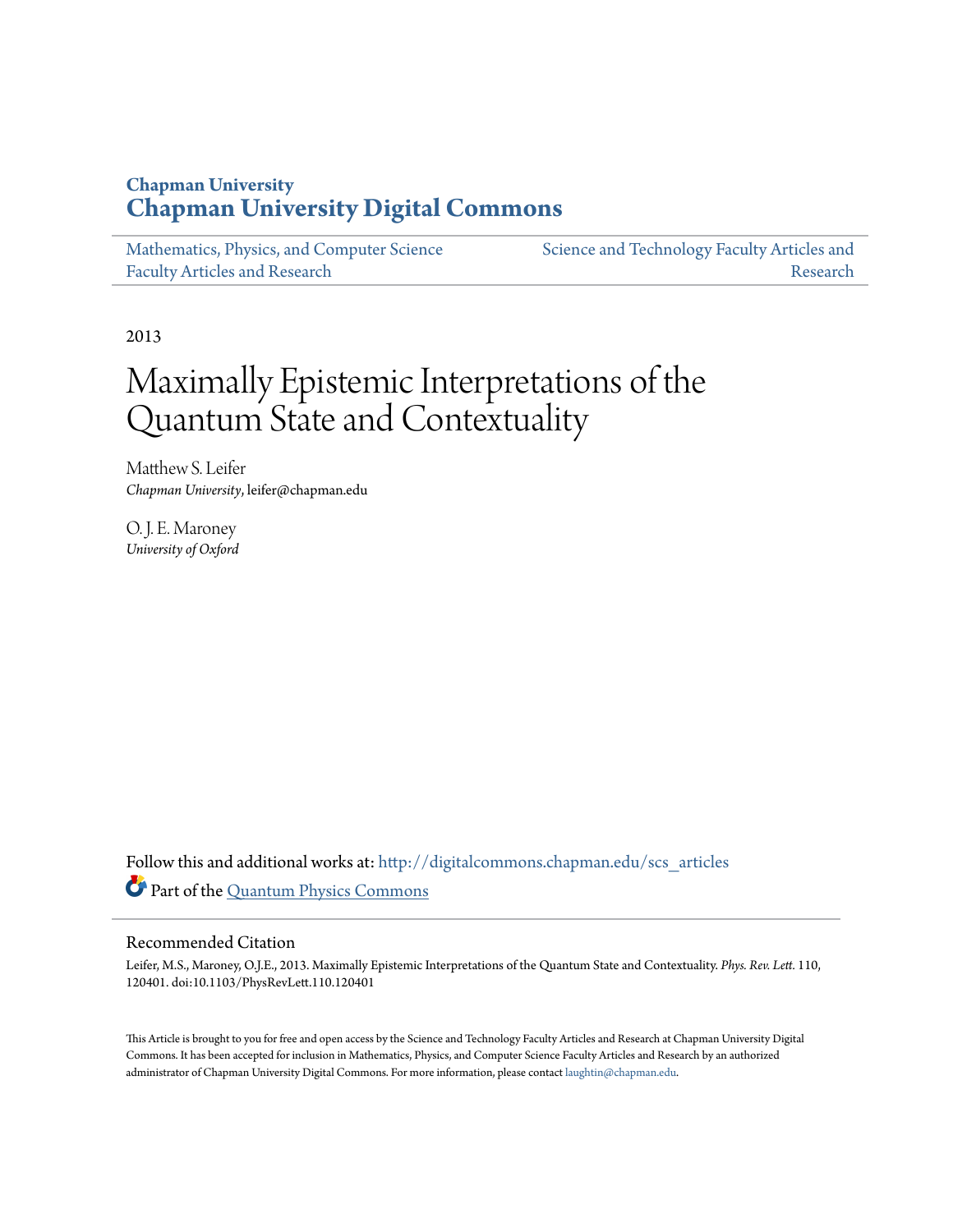## Maximally Epistemic Interpretations of the Quantum State and Contextuality

### **Comments**

This article was originally published in *Physical Review Letters*, volume 110, in 2013. [DOI: 10.1103/](http://dx.doi.org/10.1103/PhysRevLett.110.120401) [PhysRevLett.110.120401](http://dx.doi.org/10.1103/PhysRevLett.110.120401)

### **Copyright**

American Physical Society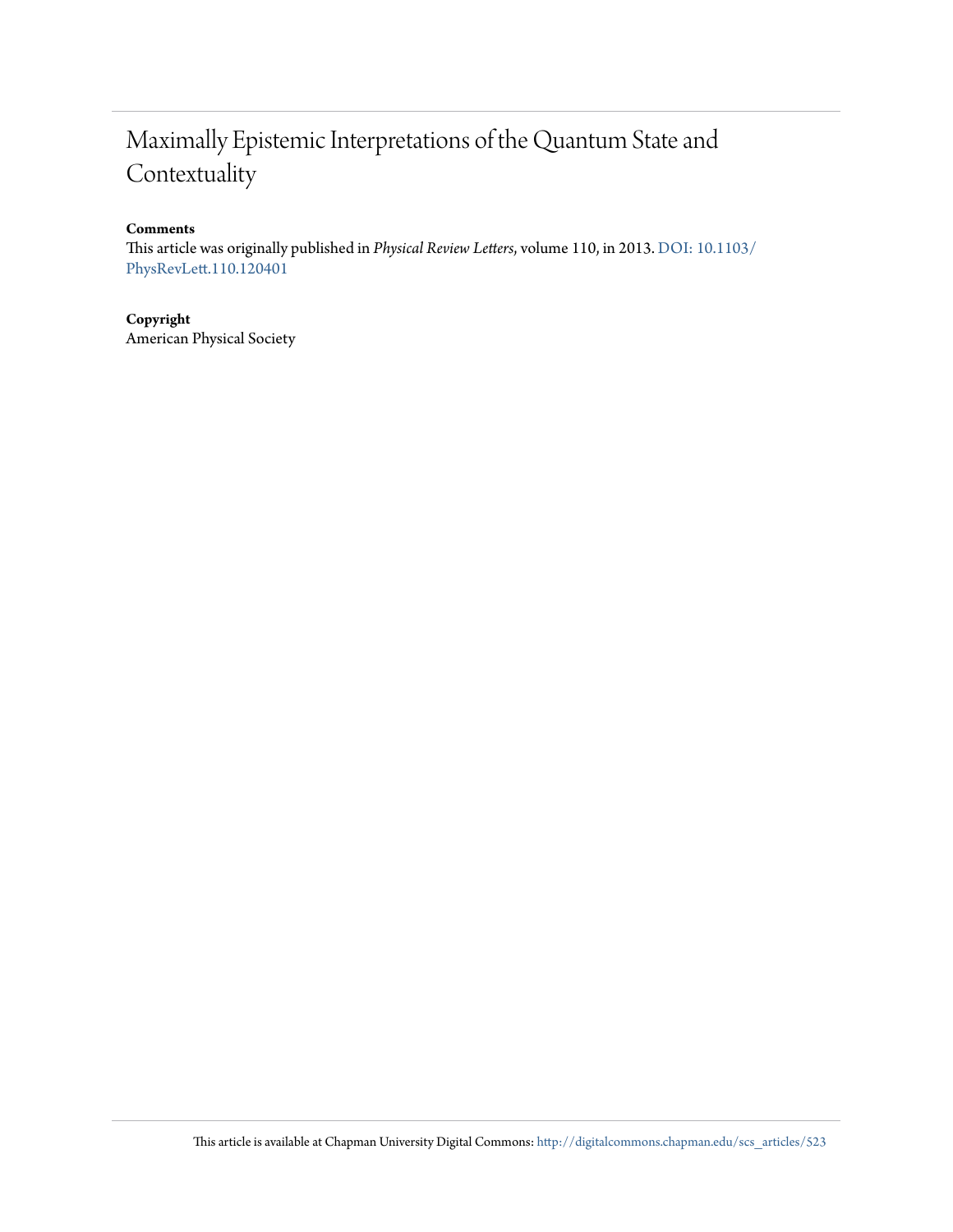#### <span id="page-2-0"></span>Maximally Epistemic Interpretations of the Quantum State and Contextuality

M. S. Leifer<sup>\*</sup> and O. J. E. Maroney<sup>1,[†](#page-5-1)</sup>

<sup>1</sup> Faculty of Philosophy, University of Oxford, 10 Merton Street, Oxford, OX1 4JJ, United Kingdom (Received 25 August 2012; published 20 March 2013)

We examine the relationship between quantum contextuality (in both the standard Kochen-Specker sense and in the generalized sense proposed by Spekkens) and models of quantum theory in which the quantum state is maximally epistemic. We find that preparation noncontextual models must be maximally epistemic, and these in turn must be Kochen-Specker noncontextual. This implies that the Kochen-Specker theorem is sufficient to establish both the impossibility of maximally epistemic models and the impossibility of preparation noncontextual models. The implication from preparation noncontextual to maximally epistemic then also yields a proof of Bell's theorem from an Einstein-Podolsky-Rosen-like argument.

DOI: [10.1103/PhysRevLett.110.120401](http://dx.doi.org/10.1103/PhysRevLett.110.120401) PACS numbers: 03.65.Ta, 03.65.Ud

The nature of the quantum state has been debated since the early days of quantum theory. Is it a state of knowledge or information (an epistemic state), or is it a state of physical reality (an ontic state)? One of the reasons for being interested in this question is that many of the phenomena of quantum theory are explained quite naturally in terms of the epistemic view of quantum states [[1\]](#page-5-2). For example, the fact that nonorthogonal quantum states cannot be perfectly distinguished is puzzling if they correspond to distinct states of reality. However, on the epistemic view, a quantum state is represented by a probability distribution over ontic states, and nonorthogonal quantum states correspond to overlapping probability distributions. Indistinguishability is explained by the fact that preparations of the two quantum states would sometimes result in the same ontic state, and in those cases there would be nothing existing in reality that could distinguish the two.

Several theorems have recently been proved showing that the quantum state must be an ontic state  $[2,3]$  $[2,3]$  $[2,3]$  $[2,3]$ . Most of these have been proved within the ontological models framework [\[4\]](#page-5-5), which generalizes the hidden variable approach used to prove earlier no-go results, such as Bell's theorem [\[5\]](#page-5-6) and the Bell-Kochen-Specker theorem [\[6,](#page-5-7)[7](#page-5-8)]. However, each of these new theorems rests on auxiliary assumptions, of varying degrees of reasonableness. For example, the Pusey-Barrett-Rudolph theorem [\[2\]](#page-5-3) assumes that the ontic states of two systems prepared in a product state are statistically independent, and the Colbeck-Renner result [[3\]](#page-5-4) employs a strong ''free choice'' assumption that rules out deterministic theories a priori. An explicit counterexample shows that these proofs cannot be made to work without such auxiliary assumptions [\[8](#page-5-9)].

The requirement of ontic quantum states is perhaps the strongest constraint on hidden variable theories that has been proved to date. It immediately implies preparation contextuality (within the generalized approach to contextuality of Spekkens [\[9](#page-5-10)]), a version of Bell's theorem, and that the ontic state space must be infinite, with a number of parameters that increases exponentially with Hilbert space dimension. See Ref. [\[10\]](#page-5-11) for a discussion of these implications. However, the auxiliary assumptions used in the proofs of the onticity of quantum states carry over into these corollaries whereas the original proofs of these results [\[5](#page-5-6),[9](#page-5-10),[11](#page-5-12)] did not require them. For this reason, it is interesting to look for results addressing the distinction between ontic and epistemic quantum states that are weaker than completely ontic, but can be proved without auxiliary assumptions, since such results may sit near the top of a hierarchy of no-go theorems.

Recently, one of us introduced a stronger notion of what it means for the quantum state to be epistemic and proved that it is incompatible with the predictions of quantum theory without any auxiliary assumptions [[12](#page-5-13)]. An ontological model is maximally  $\psi$ -epistemic if the quantum probability of obtaining the outcome  $|\phi\rangle$  when measuring a system prepared in the state  $|\psi\rangle$  is entirely accounted for by the overlap between the corresponding probability distributions in the ontological model. This property is required if the epistemic explanation of the indistinguishability of nonorthogonal states is to be strictly true. It is satisfied by the  $\psi$ -epistemic model of two-dimensional Hilbert spaces proposed by Kochen and Specker [[4](#page-5-5),[7\]](#page-5-8), and its analog is satisfied by the epistemic toy model of Spekkens [[1\]](#page-5-2).

In this Letter, we explain how this stronger notion of quantum state epistemicity relates to other no-go theorems, particularly the traditional notion of noncontextuality used in proofs of the Kochen-Specker theorem and Spekkens' notion of preparation contextuality. Briefly, Kochen-Specker noncontextuality applies to deterministic models, and says that if an outcome corresponding to some projector is certain to occur in one measurement then outcomes corresponding to the same projector in other measurements must also be certain to occur. Preparation noncontextuality says that preparation procedures corresponding to the same density operator must be assigned the same probability distribution. Our results can be summarized as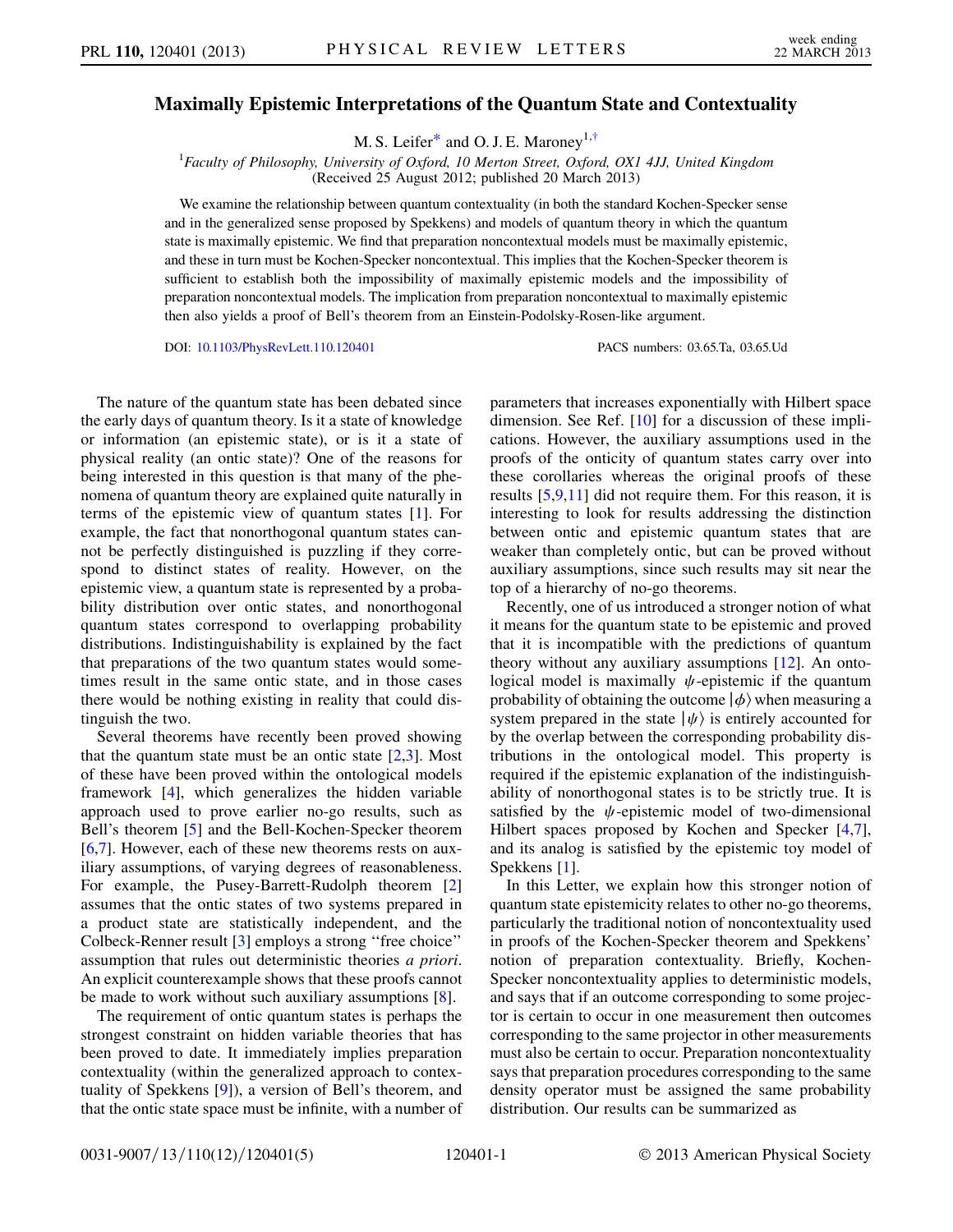Both implications are strict, which we demonstrate with specific examples of models that are Kochen-Specker noncontextual but not maximally  $\psi$ -epistemic, and maximally  $\psi$ -epistemic but not preparation noncontextual. Since the no-go theorem for maximally epistemic models does not require auxiliary assumptions, these implications provide a stronger proof of preparation contextuality and Bell's theorem than those obtained from other no-go theorems for  $\psi$ -epistemic models.

We are interested in ontological models that reproduce the quantum predictions for a set of prepare-and-measure experiments. The experimenter can perform measurements of a set of orthonormal bases  $\mathcal{M} = \{M_1, M_2, ...\}$  on the system. Let  $P = \bigcup_{M \in \mathcal{M}} M$  denote the set of quantum states that occur in one or more of these bases. Prior to the measurement, the experimenter can prepare the system in any of the states in P.

An ontological model for  $M$  specifies a measure space  $(\Lambda, d\lambda)$  of ontic states. Each state  $|\psi\rangle \in \mathcal{P}$  is associated with a probability distribution  $\mu$ . (A) [13.15] associated with a probability distribution  $\mu_{\psi}(\lambda)$  [\[13](#page-5-14)[,15\]](#page-5-15)<br>over  $\Lambda$  and each measurement  $M \in \mathcal{M}$  is associated with over  $\Lambda$  and each measurement  $M \in \mathcal{M}$  is associated with a set of positive response functions  $\xi_M(\alpha|\lambda)$  that satisfy<br>  $\sum_{\lambda} \xi_{\lambda}(\alpha|\lambda) = 1$  for all  $\lambda \in \Lambda$ . The ontological model  $\sum_{|\alpha| \in M} \xi_M(\alpha|\lambda) = 1$  for all  $\lambda \in \Lambda$ . The ontological model<br>is required to reproduce the Born rule, which means that is required to reproduce the Born rule, which means that  $\forall \vert \psi \rangle \in \mathcal{P}, M \in \mathcal{M}, |\alpha \rangle \in M,$ 

$$
\int_{\Lambda} \xi_M(\alpha|\lambda) \mu_{\psi}(\lambda) d\lambda = |\langle \alpha | \psi \rangle|^2. \tag{2}
$$

<span id="page-3-0"></span>For each state  $|\psi\rangle \in \mathcal{P}$ , define  $\Lambda_{\psi} = {\lambda | \mu_{\psi}(\lambda) > 0}$ . We assume that  $\Lambda = \bigcup_{|\psi\rangle \in \mathcal{P}} \Lambda_{\psi}$ , since otherwise there will be superfluous ontic states that are never prepared. Two important facts, of which we make repeated use, are that in order to reproduce  $|\langle \psi | \psi \rangle|^2 = 1$  $|\langle \psi | \psi \rangle|^2 = 1$  $|\langle \psi | \psi \rangle|^2 = 1$  in Eq. (2), for every M that contains  $|\psi\rangle$  it must be the case that  $\xi_M(\psi|\lambda) = 1$ <br>almost everywhere on  $\Lambda_{\epsilon}$  and for all orthogonal  $|\phi\rangle \in M$ almost everywhere on  $\Lambda_{\psi}$ , and for all orthogonal  $|\phi\rangle \in M$ , such that  $|\langle \phi | \psi \rangle|^2 = 0$ ,  $\xi_M(\phi | \lambda) = 0$  almost everywhere<br>on  $\Lambda$ . This implies that  $\Lambda$ ,  $\Omega \Lambda$ , is of measure zero for on  $\Lambda_{\psi}$ . This implies that  $\Lambda_{\psi} \cap \Lambda_{\phi}$  is of measure zero for orthogonal  $|\psi\rangle$  and  $|\phi\rangle$ .

A  $\psi$ -ontic ontological model is one in which, for any pair of nonorthogonal quantum states  $|\psi\rangle \neq |\phi\rangle$ ,  $\Lambda_{\psi} \cap$  $\Lambda_{\phi}$  is of measure zero. This means that, if one knows the ontic state then the prepared quantum state can be identified almost surely. Conversely, if  $\Lambda_{\psi} \cap \Lambda_{\phi}$  has positive measure for some pair of states, then the model is  $\psi$ -epistemic.

An ontological model is maximally  $\psi$ -epistemic if  $\int_{\Lambda_{\phi}} \mu_{\psi}(\lambda) d\lambda = |\langle \phi | \psi \rangle|^2$  for every  $|\psi \rangle$ ,  $|\phi \rangle \in \mathcal{P}$ . Since  $\xi_M(\phi|\lambda) = 1$  almost everywhere on  $\Lambda_{\phi}$ , then<br> $\int_{\phi} \xi(\phi|\lambda) \mu(\lambda) d\lambda = |\langle \phi | \psi \rangle|^2$ . The probability of  $\int_{\Lambda_{\phi}} \xi_M(\phi|\lambda)\mu_{\psi}(\lambda)d\lambda = |\langle \phi | \psi \rangle|^2$ . The probability of obtaining the outcome  $|\phi\rangle$  when measuring a system prepared in the state  $|\psi\rangle$  is entirely accounted for by the overlap between  $\mu_{\psi}$  and  $\mu_{\phi}$ .

The traditional notion of noncontextuality used in proofs of the Kochen-Specker theorem is the combination of two conditions: 1. An ontological model is outcome deterministic if  $\xi_M(\alpha|\lambda) \in \{0, 1\}$  almost everywhere on  $\Lambda$ , for all  $M \in \mathcal{M}$   $|\alpha\rangle \in M$  2. An ontological model is measure- $M \in \mathcal{M}, |\alpha\rangle \in M$ . 2. An ontological model is measurement noncontextual if, whenever  $M, M' \in \mathcal{M}$  contain a common state  $|\alpha\rangle$ ,  $\dot{\xi}_M(\alpha|\lambda) = \xi_{M'}(\alpha|\lambda)$  almost every-<br>where on  $\Lambda$ where on  $\Lambda$ .

*Theorem 1:* If an ontological model of  $M$  is maximally  $\psi$ -epistemic then it is also outcome deterministic and measurement noncontextual.

Proof.—The proof closely parallels that of the ''quantum deficit theorem'' [[16](#page-5-16)]. As mentioned above, for any  $|\phi\rangle \in$ P,  $\xi_M(\phi|\lambda) = 1$  almost everywhere on  $\Lambda_{\phi}$  for every  $M \in \mathcal{M}$  that contains  $|\phi \rangle$ . Hence it is also equal to 1  $M \in \mathcal{M}$  that contains  $|\phi\rangle$ . Hence, it is also equal to 1 almost everywhere on  $\Lambda_{\phi} \cap \Lambda_{\psi}$ , since  $\Lambda_{\psi}$  has positive measure. In order to reproduce the Born rule, the ontological model must satisfy

$$
\int_{\Lambda} \xi_M(\phi|\lambda) \mu_{\psi}(\lambda) d\lambda = |\langle \phi | \psi \rangle|^2, \tag{3}
$$

but a maximally  $\psi$ -epistemic theory must also satisfy

$$
\int_{\Lambda_{\phi}} \xi_M(\phi|\lambda) \mu_{\psi}(\lambda) d\lambda = |\langle \phi | \psi \rangle|^2. \tag{4}
$$

Given that these two equations must hold for all  $|\psi\rangle \in \mathcal{P}$ , comparing them yields  $\xi_M(\phi|\lambda) = 0$  almost everywhere<br>on  $\Lambda \setminus \Lambda$ . Thus the model is outcome deterministic. Since on  $\Lambda \backslash \Lambda_{\phi}$ . Thus, the model is outcome deterministic. Since the same argument holds for every M in which  $\ket{\phi}$  appears, the model is measurement noncontextual.

The implication in this theorem is strict; i.e., there exist Kochen-Specker noncontextual models that are not maximally  $\psi$ -epistemic. An example is provided by the Bell-Mermin model  $[6,17]$  $[6,17]$  $[6,17]$ , in which M consists of all orthonormal bases in a two-dimensional Hilbert space. The ontic state space of the model consists of the Cartesian product of two copies of the unit sphere  $\Lambda = S_2 \times S_2$ , and we denote the ontic states as  $\lambda = (\vec{\lambda}_1, \vec{\lambda}_2)$ , where  $\vec{\lambda}_j \in S_2$ . For a state  $|\psi\rangle$ , let  $\vec{\psi}$  denote the corresponding Bloch vector. The distribution associated with  $|\psi\rangle$  in the ontological model is a product  $\mu_{\psi}(\lambda) = \mu_{\psi}(\vec{\lambda}_1)\mu_{\psi}(\vec{\lambda}_2)$ , where  $\mu_{\psi}(\vec{\lambda}_1) = \delta(\vec{\lambda})$  $\vec{u}_1 - \vec{\psi}$ ) is a point measure on  $\vec{\psi}$ [\[18\]](#page-5-18) and  $\mu_{\psi}(\vec{\lambda}_2) = \frac{1}{4\pi}$  is the uniform measure on  $S_2$ . It is easy to see that this model is not maximally  $\psi$ -epistemic because  $\Lambda_{\psi} \cap \Lambda_{\phi} = \emptyset$  for distinct  $|\psi\rangle$  and  $|\phi\rangle$  due to the  $\delta$ -function term. In fact the model is  $\psi$  ontic.

<span id="page-3-1"></span>The response functions of the model are

$$
\xi_M(\alpha|\lambda) = \Theta(\vec{\alpha} \cdot (\vec{\lambda}_1 + \vec{\lambda}_2)), \tag{5}
$$

where  $\Theta$  is the Heaviside step function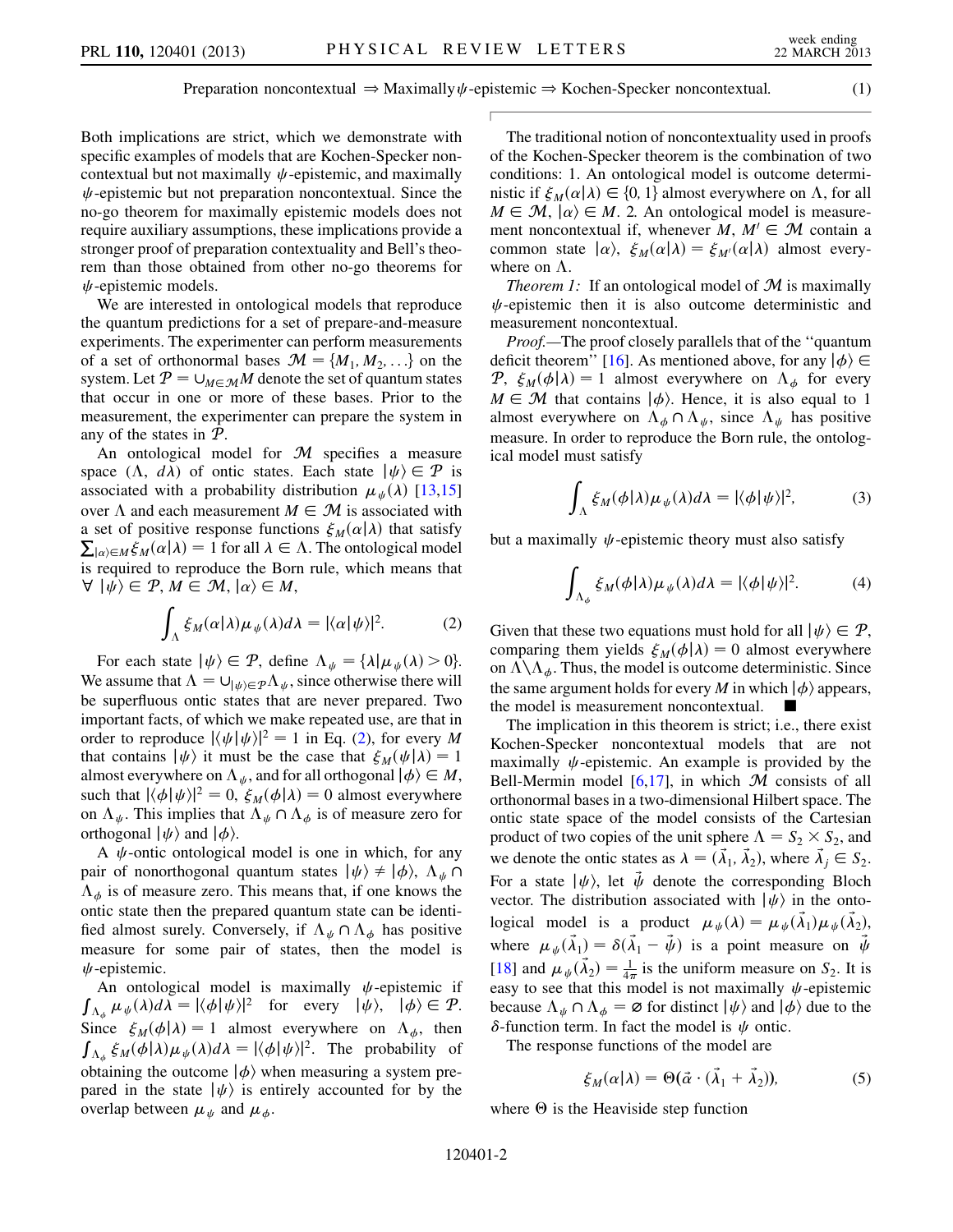$$
\Theta(x) = 1, \qquad x > 0 \tag{6}
$$

$$
= 0, \qquad x \le 0. \tag{7}
$$

This model is outcome deterministic because  $\Theta$  only takes the values 0 and 1, and it is measurement noncontextual because the right-hand side of Eq. ([5](#page-3-1)) does not depend on M. It is straightforward to check that the model reproduces the quantum predictions.

In order to understand the connection between maximally  $\psi$ -epistemic models and preparation contextuality, we need to describe how (proper) mixtures are represented in ontological models. Assume that, in addition to preparing the pure states in  $P$ , the experimenter can also prepare mixtures of them by generating classical randomness (by flipping coins, rolling dice, etc.) with probability distribution  $p_i$  and then preparing a different state  $|\psi_i\rangle \in \mathcal{P}$ depending on the outcome, resulting in the density operator  $\rho = \sum_j p_j |\psi_j\rangle\langle\psi_j|$  [\[19\]](#page-6-0). The classical randomness is assumed to be independent of the ontic state of the quantum system, so that the distribution over ontic states associated with preparing the ensemble  $\mathcal{E} = \{p_i, |\psi_i\rangle\}$  is  $\mu_{\mathcal{E}} = \sum_j p_j \mu_{\psi_j}(\lambda)$ . An ontological model is preparation proportivity if  $\psi_{\psi}(\lambda)$  depends only on the depoity operation noncontextual if  $\mu_{\mathcal{E}}(\lambda)$  depends only on the density opera-<br>tor  $\rho$  and not on the specific ensemble decomposition  $\mathcal{E} =$ tor  $\rho$ , and not on the specific ensemble decomposition,  $\mathcal{E} =$  $\{p_i, \psi_i\}$ , used to prepare it. Otherwise the model is preparation contextual.

*Theorem 2:* Suppose an ontological model of  $M$  is not maximally  $\psi$ -epistemic, so that there exist states  $|\psi\rangle$ ,  $|\phi\rangle \in \mathcal{P}$  such that

$$
\int_{\Lambda_{\phi}} \mu_{\psi}(\lambda) d\lambda < |\langle \phi | \psi \rangle|^2. \tag{8}
$$

Then, if P includes the states  $|\psi^{\perp}\rangle$ ,  $|\phi^{\perp}\rangle$  that satisfy  $\langle \psi^{\perp} | \psi \rangle = 0$  and  $\langle \phi^{\perp} | \phi \rangle = 0$ , and are in the subspace spanned by  $|\psi\rangle$  and  $|\phi\rangle$ , then the model is also preparation contextual.

*Proof.*—By Eq. ([2\)](#page-3-0), for any M containing  $|\phi\rangle$ ,

$$
|\langle \phi | \psi \rangle|^2 = \int_{\Lambda} \xi_M(\phi | \lambda) \mu_{\psi}(\lambda) d\lambda \tag{9}
$$

$$
\geq \int_{\Lambda_{\phi}} \xi_{M}(\phi|\lambda) \mu_{\psi}(\lambda) d\lambda = \int_{\Lambda_{\phi}} \mu_{\psi}(\lambda) d\lambda, \qquad (10)
$$

where the last line follows because  $\zeta_M(\phi|\lambda) = 1$  almost everywhere on  $\Lambda_i$ . By assumption the inequality must be everywhere on  $\Lambda_{\phi}$ . By assumption, the inequality must be strict, so we have

$$
\int_{\Lambda_{\phi}} \xi_{M}(\phi|\lambda) \mu_{\psi}(\lambda) d\lambda \leq \int_{\Lambda} \xi_{M}(\phi|\lambda) \mu_{\psi}(\lambda) d\lambda. \quad (11)
$$

This means that there must be a set  $\Omega$  of ontic states that is disjoint from  $\Lambda_{\phi}$ , is assigned nonzero probability by  $\mu_{\psi}$ , and is such that  $\dot{\xi}_M(\phi|\lambda) > 0$  for  $\lambda \in \Omega$ . Now, consider the two mixed preparations: 1 Prepare  $|\psi\rangle$  with probabilthe two mixed preparations: 1. Prepare  $|\psi\rangle$  with probability 1/2 and  $|\psi^{\perp}\rangle$  with probability 1/2. 2. Prepare  $|\phi\rangle$  with probability  $1/2$  and  $\ket{\phi^{\perp}}$  with probability 1/2. The resulting density operators,  $\rho_1$  and  $\rho_2$ , satisfy  $\rho_1 = \rho_2 = \frac{1}{2} \Pi$ ,<br>where  $\Pi$  is the projector onto the subspace spanned by  $|\psi_1\rangle$ where  $\Pi$  is the projector onto the subspace spanned by  $|\psi\rangle$ and  $|\phi\rangle$ . Let  $\Lambda_1 = \Lambda_{\psi} \cup \Lambda_{\psi^{\perp}}$  and  $\Lambda_2 = \Lambda_{\phi} \cup \Lambda_{\phi^{\perp}}$  be the supports of the corresponding distributions,  $\mu_1 = \frac{1}{2}(\mu_{\psi} + \mu_{\psi})$  ond  $\mu_{\psi} = \frac{1}{2}(\mu_{\psi} + \mu_{\psi})$  in the ortological model.  $(\mu_{\psi^{\perp}})$  and  $\mu_2 = \frac{1}{2}(\mu_{\phi} + \mu_{\phi^{\perp}})$ , in the ontological model. Now,  $\Lambda_1 \cap \Omega$  is assigned nonzero probability by  $\mu_1$ , whereas  $\mu_2$  assigns probability zero to  $\Omega$ . This is because  $\Lambda_{\phi}$  is disjoint from  $\Omega$  by definition and  $\mu_{\phi}$  must assign zero probability to any set of ontic states that assign nonzero probability to  $|\phi\rangle$  in a measurement of any orthonormal basis that contains it. Hence  $\mu_1$  and  $\mu_2$ must be distinct because their supports differ by a set of positive measure.

A simple corollary of this theorem is that, whenever the states  $|\psi^{\perp}\rangle$  and  $|\phi^{\perp}\rangle$  are in P for every  $|\psi\rangle$ ,  $|\phi\rangle \in \mathcal{P}$ , then any preparation noncontextual ontological model is also maximally  $\psi$ -epistemic. As in the case of Kochen-Specker contextuality, this implication is strict; i.e., there are maximally  $\psi$ -epistemic models that are preparation contextual. An example is provided by the Kochen-Specker model [\[7](#page-5-8)], which again takes  $M$  to be all orthonormal bases in a two-dimensional Hilbert space. This time, the ontic state space is just a single copy of the unit sphere  $\Lambda = S_2$  and the ontic states are unit vectors  $\vec{\lambda} \in S_2$ .<br>The probability distribution associated with a quantum The probability distribution associated with a quantum state  $|\psi\rangle$  is

$$
\mu_{\psi}(\vec{\lambda}) = \frac{1}{\pi} \Theta(\vec{\psi} \cdot \vec{\lambda}) \vec{\psi} \cdot \vec{\lambda}
$$
 (12)

and the response function associated with a quantum state  $| \phi \rangle$  is

$$
\xi_M(\phi|\lambda) = \Theta(\vec{\phi} \cdot \vec{\lambda}). \tag{13}
$$

It is straightforward to check that this model reproduces the quantum predictions.

The model is maximally  $\psi$ -epistemic because  $\Lambda_{\phi}$  =  $\{\lambda | \Theta(\vec{\phi} \cdot \vec{\lambda}) = 1\}$  and thus

$$
|\langle \phi | \psi \rangle|^2 = \int_{\Lambda} \xi_M(\phi | \lambda) \mu_{\psi}(\vec{\lambda}) d\lambda \tag{14}
$$

$$
= \int_{\Lambda} \Theta(\vec{\phi} \cdot \vec{\lambda}) \mu_{\psi}(\vec{\lambda}) d\lambda \tag{15}
$$

$$
= \int_{\Lambda_{\phi}} \mu_{\psi}(\vec{\lambda}) d\lambda. \tag{16}
$$

On the other hand, the model is preparation contextual as can be seen by considering the two preparations 1. Prepare  $|+z\rangle$  with probability  $1/2$  and  $|z\rangle$  with proba-<br>bility  $1/2$  2 Prepare  $|+x\rangle$  with probability  $1/2$  and  $|z\rangle$ bility 1/2. 2. Prepare  $|+x\rangle$  with probability  $1/2$  and  $|-x\rangle$  with probability 1/2. Both preparations correspond to the with probability  $1/2$ . Both preparations correspond to the maximally mixed state, but the distributions  $\frac{1}{2}(\mu_{+z} + \mu_{-z})$ <br>and  $\frac{1}{2}(\mu_{+z} + \mu_{-z})$  are different. In particular, both  $\mu$ and  $\frac{1}{2}(\mu_{+x} + \mu_{-x})$  are different. In particular, both  $\mu_{+z}$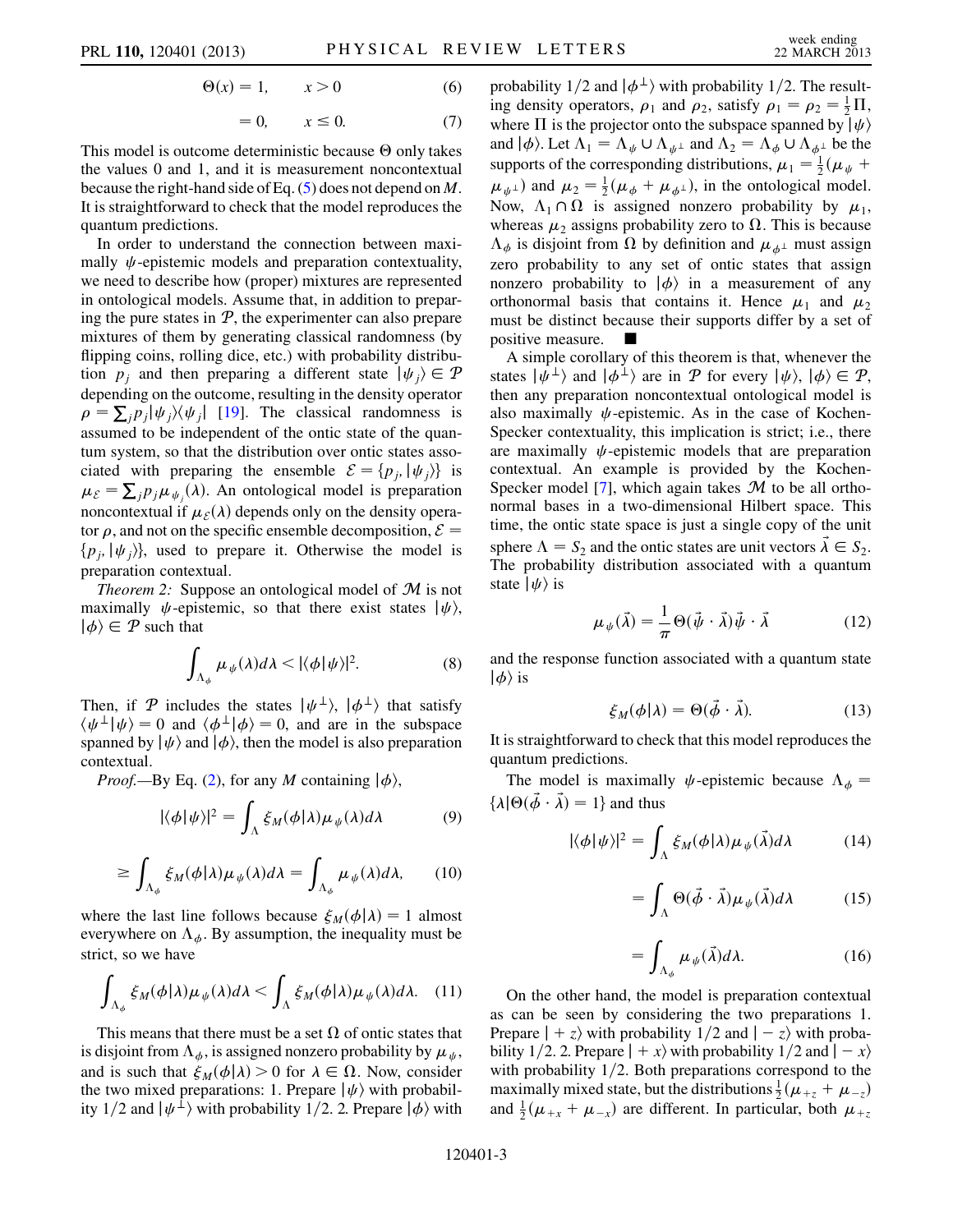and  $\mu_{-z}$  are zero on the equator whereas  $\mu_{+x}$  and  $\mu_{-x}$  are both nonzero here.

Theorem 1 implies that any proof of the Kochen-Specker theorem is sufficient to establish that maximally  $\psi$ -epistemic models are impossible for Hilbert spaces of dimension greater than two. Unlike the proof in Ref. [[12](#page-5-13)], however, this does not establish a bound on how close to maximally  $\psi$ -epistemic one can get. Further, the Kochen-Specker theorem allows a finite precision loophole [\[20](#page-6-1)] that can be exploited to allow noncontextual theories to get arbitrarily close to quantum statistics, so it seems unlikely that this proof could be made robust against experimental error.

Combining the two theorems also shows that the Kochen-Specker theorem is enough to establish preparation contextuality. While it was known that preparation noncontextuality implies outcome determinism for models of quantum theory [\[9](#page-5-10)], it is a novel implication that it also implies measurement noncontextuality. This demonstrates that the distinction between ontic and epistemic quantum states is useful for understanding the relationship between existing no-go theorems.

Finally, the type of preparation contextuality established by our results can be used to prove Bell's theorem. Briefly, if  $|\psi\rangle$  and  $|\phi\rangle$  are states such that

$$
\int_{\Lambda_{\phi}} \mu_{\psi}(\lambda) d\lambda < |\langle \phi | \psi \rangle|^2 \tag{17}
$$

then we can demonstrate nonlocality using a maximally entangled state  $\frac{1}{\sqrt{2}}(|\psi\rangle_A |\psi\rangle_B + |\psi^{\perp}\rangle_A |\psi^{\perp}\rangle_B$ ). Since the reduced density matrix on Bob's system is

$$
\rho = \frac{1}{2} (|\psi\rangle\langle\psi| + |\psi^{\perp}\rangle\langle\psi^{\perp}|) \tag{18}
$$

$$
= \frac{1}{2} (|\phi\rangle\langle\phi| + |\phi^{\perp}\rangle\langle\phi^{\perp}|), \tag{19}
$$

by the Schrödinger-HJW theorem  $[21]$  $[21]$  $[21]$  there are two measurements that Alice can perform, the first of which will collapse Bob's system to  $|\psi\rangle$  or  $|\psi^{\perp}\rangle$  with 50:50 probabilities, and the second of which will collapse it to  $|\phi\rangle$  or  $|\phi^{\perp}\rangle$  with 50:50 probabilities. However, Theorem 2 establishes that these two ensembles cannot correspond to the same probability distribution over ontic states. Thus, the distribution on Bob's side must depend on the choice of measurement that Alice makes, which implies Bell nonlocality. This argument generalizes the proof of Ref. [[4\]](#page-5-5), which showed that local theories would have to be  $\psi$ -epistemic. In fact, we see that they would have to be maximally  $\psi$ -epistemic. Filling in the formal details of this argument can be done in a similar way to Ref. [[4\]](#page-5-5).

While the impossibility of a maximally  $\psi$ -epistemic theory clarifies what can be proved about contextuality based on the distinction between ontic and epistemic interpretations of the quantum state without auxiliary assumptions, it is not sufficient to establish the constraints on the size of the ontic state space that follow from having fully ontic quantum states [[11\]](#page-5-12). If one could prove, without auxiliary assumptions, that the support of every distribution in an ontological model must contain a set of states that are not shared by the distribution corresponding to any other quantum state, then these results would follow. Whether this can be proved is an important open question.

We would like to thank Chris Timpson for helpful discussions. O. J. E. M. is supported by the John Templeton Foundation.

<span id="page-5-0"></span>[\\*m](#page-2-0)att@mattleifer.info

http://mattleifer.info

[†](#page-2-0) owen.maroney@philosophy.ox.ac.uk

- <span id="page-5-3"></span><span id="page-5-2"></span><span id="page-5-1"></span>[1] R. W. Spekkens, Phys. Rev. A 75[, 032110 \(2007\)](http://dx.doi.org/10.1103/PhysRevA.75.032110).
- [2] M. F. Pusey, J. Barrett, and T. Rudolph, [Nat. Phys.](http://dx.doi.org/10.1038/nphys2309) 8, 476 [\(2012\)](http://dx.doi.org/10.1038/nphys2309).
- <span id="page-5-4"></span>[3] R. Colbeck and R. Renner, *[Phys. Rev. Lett.](http://dx.doi.org/10.1103/PhysRevLett.108.150402)* **108**, 150402 [\(2012\)](http://dx.doi.org/10.1103/PhysRevLett.108.150402); M. J. W. Hall, [arXiv:1111.6304](http://arXiv.org/abs/1111.6304); L. Hardy, [arXiv:1205.1439;](http://arXiv.org/abs/1205.1439) M. Schlosshauer and A. Fine, [Phys.](http://dx.doi.org/10.1103/PhysRevLett.108.260404) Rev. Lett. 108[, 260404 \(2012\).](http://dx.doi.org/10.1103/PhysRevLett.108.260404)
- <span id="page-5-5"></span>[4] N. Harrigan and R.W. Spekkens, [Found. Phys.](http://dx.doi.org/10.1007/s10701-009-9347-0) 40, 125 [\(2010\)](http://dx.doi.org/10.1007/s10701-009-9347-0).
- <span id="page-5-6"></span>[5] J. S. Bell, Physics (Long Island City, N.Y.) 1, 195 (1964); Reprinted in J. S. Bell, Speakable and Unspeakable In Quantum Mechanics, (Cambridge University Press, England, Cambridge, 2004), 2nd ed., pp. 13–21.
- <span id="page-5-8"></span><span id="page-5-7"></span>[6] J. S. Bell, [Rev. Mod. Phys.](http://dx.doi.org/10.1103/RevModPhys.38.447) **38**, 447 (1966).
- <span id="page-5-9"></span>[7] S. Kochen and E. P. Specker, J. Math. Mech. 17, 59 (1967).
- [8] P. G. Lewis, D. Jennings, J. Barrett, and T. Rudolph, Phys. Rev. Lett. 109[, 150404 \(2012\).](http://dx.doi.org/10.1103/PhysRevLett.109.150404)
- <span id="page-5-10"></span>[9] R. W. Spekkens, Phys. Rev. A 71[, 052108 \(2005\)](http://dx.doi.org/10.1103/PhysRevA.71.052108).
- <span id="page-5-11"></span>[10] M. Leifer, The Quantum Times 6, 1 (2011), newsletter of the APS Topical Group on Quantum Information.
- <span id="page-5-12"></span>[11] L. Hardy, [Stud. Hist. Phil. Mod. Phys.](http://dx.doi.org/10.1016/j.shpsb.2003.12.001) 35, 267 (2004); A. Montina, Phys. Rev. A 77[, 022104 \(2008\).](http://dx.doi.org/10.1103/PhysRevA.77.022104)
- <span id="page-5-14"></span><span id="page-5-13"></span>[12] O. J. E. Maroney,  $arXiv:1207.6906$ .
- [13] More generally,  $\Lambda$  is a measurable space and states are associated with probability measures  $\nu_{\psi}$ . For ease of exposition, we have assumed that  $\Lambda$  is equipped with a canonical measure  $d\lambda$  with respect to which all the measures  $v_{\psi}$  are absolutely continuous, so that we have welldefined densities  $\mu_{\psi} = d\nu_{\psi}/d\lambda$ . This assumption is not<br>strictly necessary. A more general measure theoretic treatstrictly necessary. A more general measure theoretic treatment will appear in Ref. [[14](#page-5-19)].
- <span id="page-5-19"></span>[14] M. Leifer, ''Bounds on the Epistemic Interpretation of Quantum States from Contextuality Inequalities'' (to be published).
- <span id="page-5-15"></span>[15] More generally, a distribution is associated with the procedure for preparing a pure state rather than the state itself to allow for preparation contextuality. Assuming preparation noncontextuality for pure states does no harm in the present context because our argument only establishes preparation contextuality for mixed states.
- <span id="page-5-17"></span><span id="page-5-16"></span>[16] N. Harrigan and T. Rudolph, [arXiv:0709.4266.](http://arXiv.org/abs/0709.4266)
- <span id="page-5-18"></span>[17] N.D. Mermin, [Rev. Mod. Phys.](http://dx.doi.org/10.1103/RevModPhys.65.803) **65**, 803 (1993).
- [18] This does not satisfy the absolute continuity assumption, but a more technical version of Theorem 1 holds without it [\[14\]](#page-5-19).